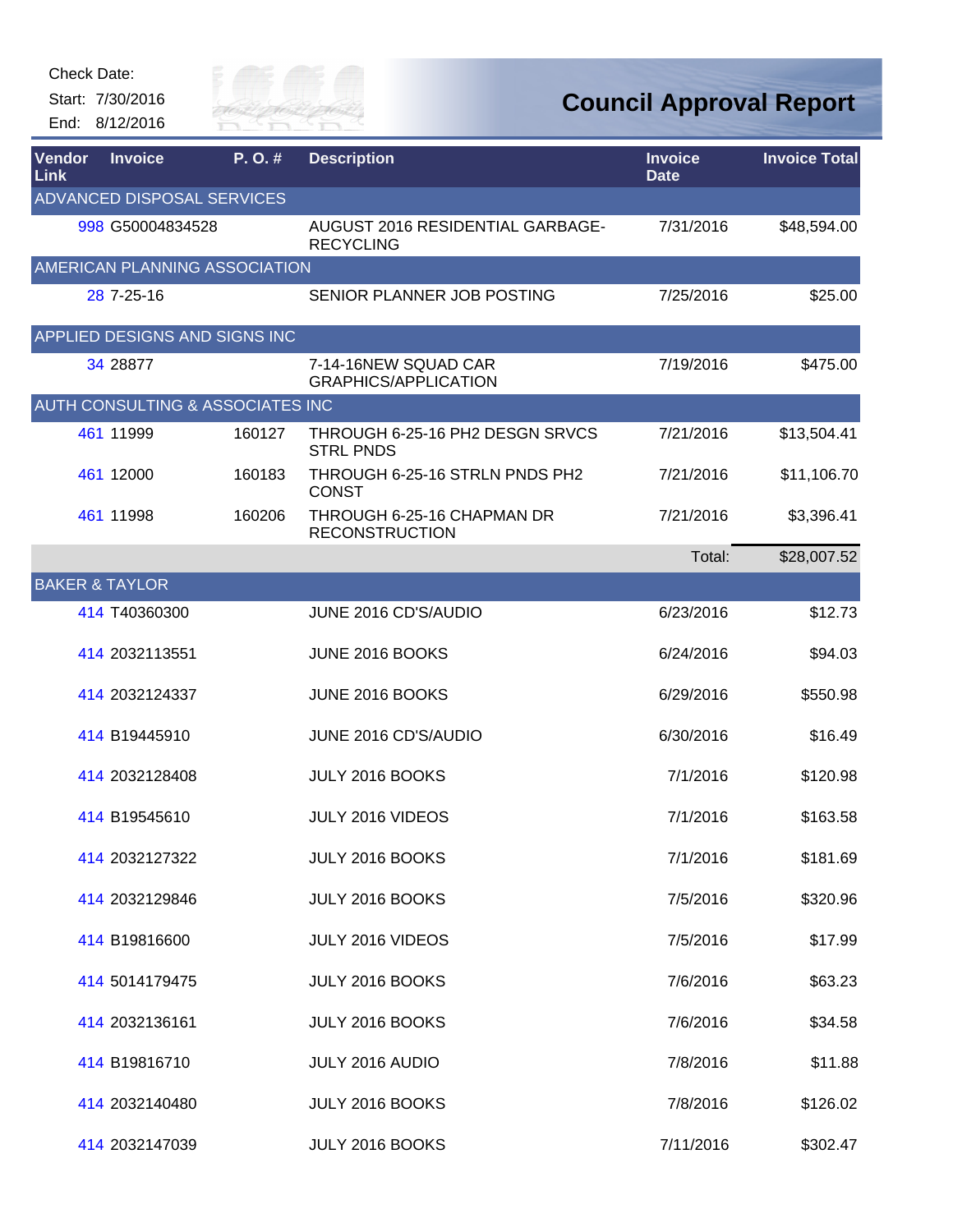Start: 7/30/2016 End: 8/12/2016



| Vendor<br>Link      | <b>Invoice</b>                        | P.O.#  | <b>Description</b>                                 | <b>Invoice</b><br><b>Date</b> | <b>Invoice Total</b> |
|---------------------|---------------------------------------|--------|----------------------------------------------------|-------------------------------|----------------------|
|                     | 414 B2038610                          |        | JULY 2016 DVD/VIDEOS                               | 7/13/2016                     | \$18.20              |
|                     | 414 2032157458                        |        | JULY 2016 BOOKS                                    | 7/15/2016                     | \$120.51             |
|                     | 414 B20650830                         |        | JULY 2016 DVD/VIDEOS                               | 7/18/2016                     | \$17.96              |
|                     | 414 B20953480                         |        | JULY 2016 DVD/VIDEOS                               | 7/21/2016                     | \$18.20              |
|                     | 414 2032168296                        |        | JULY 2016 BOOKS                                    | 7/21/2016                     | \$295.11             |
|                     | 414 2032174733                        |        | JULY 2016 BOOKS                                    | 7/22/2016                     | \$161.20             |
|                     | 414 B21275660                         |        | JULY 2016 DVD/VIDEOS                               | 7/26/2016                     | \$15.52              |
|                     | 414 2032179570                        |        | JULY 2016 BOOKS                                    | 7/26/2016                     | \$113.04             |
|                     | 414 2032180628                        |        | JULY 2016 BOOKS                                    | 7/27/2016                     | \$95.40              |
|                     |                                       |        |                                                    | Total:                        | \$2,872.75           |
|                     | <b>BAKER TILLY VIRCHOW KRAUSE LLP</b> |        |                                                    |                               |                      |
|                     | 46 bt1000441                          | 160072 | JULY 2016 30% Project Audit TID #10                | 7/29/2016                     | \$1,925.00           |
| <b>BAKKE NORMAN</b> |                                       |        |                                                    |                               |                      |
|                     | 1716 55906-04D<br><b>JUNE 2016</b>    | 160065 | JUNE 2016 PROSECUTION SERVICES                     | 7/21/2016                     | \$1,500.00           |
|                     | BORDER STATES INDUSTRIES, INC.        |        |                                                    |                               |                      |
|                     | 57 911573818                          | 160167 | JULY 2016 ELECTRIC TRANSFORMERS                    | 7/22/2016                     | \$6,777.96           |
|                     | 57 911596333                          | 160228 | JULY 2016 INVENTORY ITEMS                          | 7/27/2016                     | \$3,810.00           |
|                     | 57 911633635                          | 160201 | AUG 2016 INVENTORY ITEMS                           | 8/3/2016                      | \$3,295.44           |
|                     |                                       |        |                                                    | Total:                        | \$13,883.40          |
|                     | BRAUN THYSSEKRUPP ELEVATOR LLC        |        |                                                    |                               |                      |
|                     | 710 119541                            |        | 8-1 to 10-31-2016 MONTHLY EXAM & LUBE              | 8/1/2016                      | \$612.32             |
|                     | <b>CENGAGE LEARNING</b>               |        |                                                    |                               |                      |
|                     | 123 58316703                          |        | JULY 2016 BOOKS                                    | 7/5/2016                      | \$114.71             |
|                     | <b>CENTER POINT INC</b>               |        |                                                    |                               |                      |
|                     | 412 1384472                           |        | JULY 2016 BOOKS                                    | 7/1/2016                      | \$88.68              |
|                     | 412 1389072                           |        | 8-2016 to 7-2017 PLATINUM ROMANCE<br><b>SERIES</b> | 7/1/2016                      | \$546.48             |
|                     |                                       |        |                                                    | Total:                        | \$635.16             |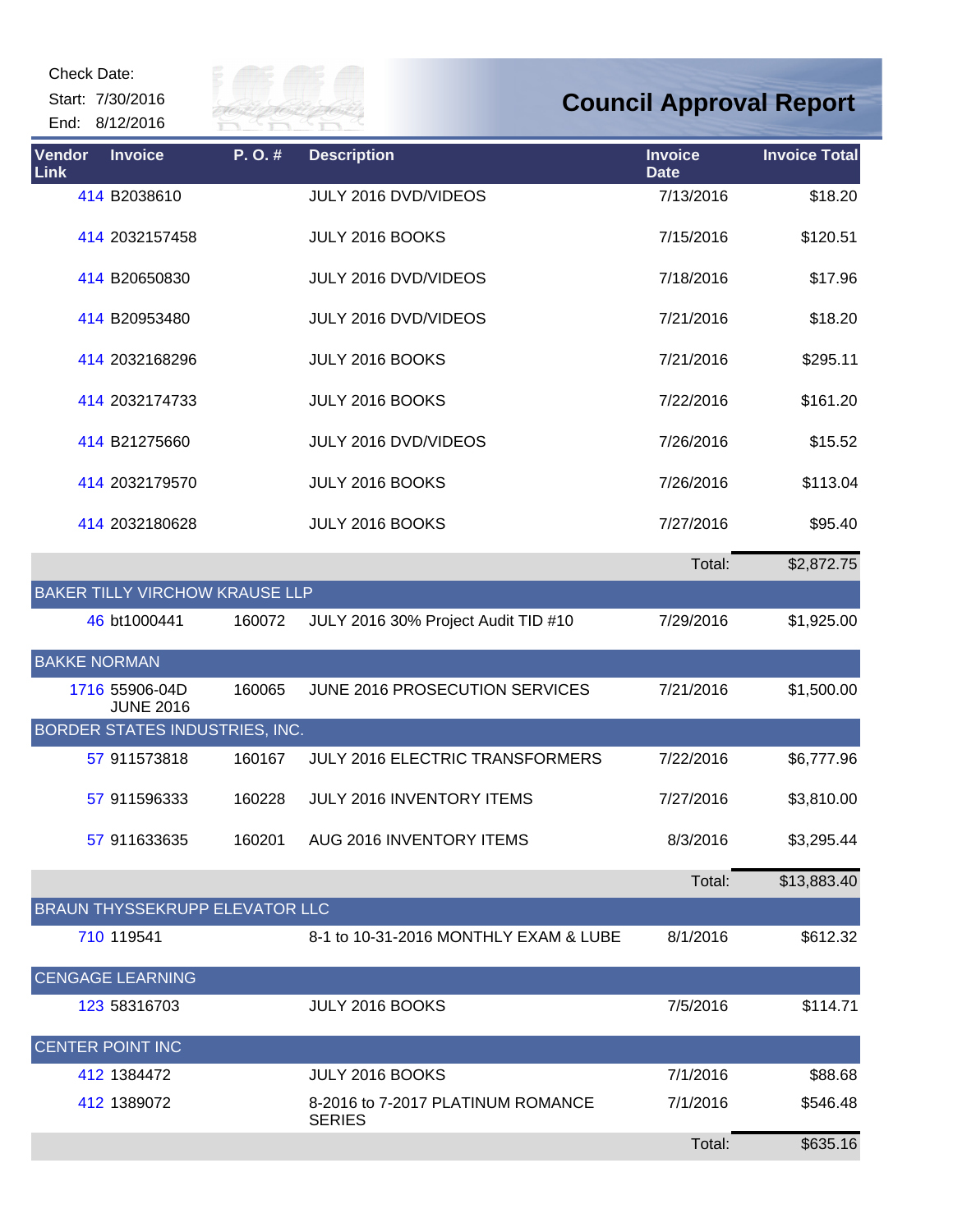| <b>Check Date:</b> |  |
|--------------------|--|
|                    |  |

Start: 7/30/2016 End: 8/12/2016



| Vendor<br>Link       | <b>Invoice</b>                          | P.O.#  | <b>Description</b>                                      | <b>Invoice</b><br><b>Date</b> | <b>Invoice Total</b> |
|----------------------|-----------------------------------------|--------|---------------------------------------------------------|-------------------------------|----------------------|
| <b>CENTURYLINK</b>   |                                         |        |                                                         |                               |                      |
|                      | 1796 JUNE-JULY<br>2016                  |        | 7-20-2016 PRESCOTT AMB MAY-JUNE-JULY<br>2016            | 7/20/2016                     | \$161.31             |
|                      | CHIPPEWA VALLEY TECHNICAL COLLEGE       |        |                                                         |                               |                      |
|                      | 69 82373                                |        | 04-12 to 04-14-16 TRAFFIC CRASH<br><b>INVESTIGATION</b> | 4/12/2016                     | \$375.00             |
|                      | <b>CIGNA CORPORTATION</b>               |        |                                                         |                               |                      |
|                      | 1901 JULY 2016                          |        | <b>JULY LIFE AD&amp;D LTD</b>                           | 7/1/2016                      | \$4,010.95           |
|                      | <b>CINTAS CORPORATION #754</b>          |        |                                                         |                               |                      |
|                      | 70 754616862                            | 160013 | 7-20-16 CINTAS ELECTRIC UNIFORMS                        | 7/20/2016                     | \$212.39             |
|                      | 70 754616865                            | 160015 | 7-20-16 CINTAS WWTP UNIFORMS                            | 7/20/2016                     | \$36.20              |
|                      | 70 754616864                            | 160014 | 7-20-16 CINTAS WATER UNIFORMS                           | 7/20/2016                     | \$63.05              |
|                      | 70 754616863                            | 160020 | 7-20-16 CINTAS PW UNIFORMS                              | 7/20/2016                     | \$226.25             |
|                      | 70 754619391                            | 160015 | 7-27-16 CINTAS WWTP UNIFORMS                            | 7/27/2016                     | \$36.20              |
|                      | 70 754619388                            | 160013 | 7-27-16 CINTAS ELECTRIC UNIFORMS                        | 7/27/2016                     | \$210.86             |
|                      | 70 754619390                            | 160014 | 7-27-16 CINTAS WATER UNIFORMS                           | 7/27/2016                     | \$63.05              |
|                      | 70 754619389                            | 160020 | 7-27-16 CINTAS PW UNIFORMS                              | 7/27/2016                     | \$220.90             |
|                      |                                         |        |                                                         | Total:                        | \$1,068.90           |
|                      | <b>CLANCY SYSTEMS INTERNATIONAL INC</b> |        |                                                         |                               |                      |
|                      | 449 RF1606                              |        | CONTRACT FOR PARKING MANAGEMENT<br><b>SYSTEM</b>        | 7/16/2016                     | \$840.00             |
|                      | <b>COMMAND CENTRAL</b>                  |        |                                                         |                               |                      |
|                      | 664 20149                               |        | <b>BATTERY REPLACEMENT</b>                              | 7/11/2016                     | \$240.00             |
|                      | <b>CRESCENT ELECTRIC SUPPLY CO</b>      |        |                                                         |                               |                      |
|                      | 80 S502323526.00 160229                 |        | JULY 2016 INVENTORY ITEMS                               | 7/19/2016                     | \$2,130.00           |
| <b>CROES, NATHAN</b> |                                         |        |                                                         |                               |                      |
|                      | 1057 2016 SAFETY<br><b>FOOTWEAR</b>     |        | 2016 SAFETY FOOTWEAR<br><b>REIMBURSEMENT</b>            | 7/25/2016                     | \$150.00             |
|                      | <b>CUDD LAWN &amp; SNOW SERVICES</b>    |        |                                                         |                               |                      |
|                      | 2388 1026                               |        | MOW/TRIM/BLOW 3196 DERBY / 220<br>LINCOLN JUNE-JULY16   | 7/20/2016                     | \$205.00             |
| <b>CUSTOM NEEDLE</b> |                                         |        |                                                         |                               |                      |
|                      | 677 17503                               |        | 5-11-16 ALTERATIONS                                     | 5/11/2016                     | \$22.00              |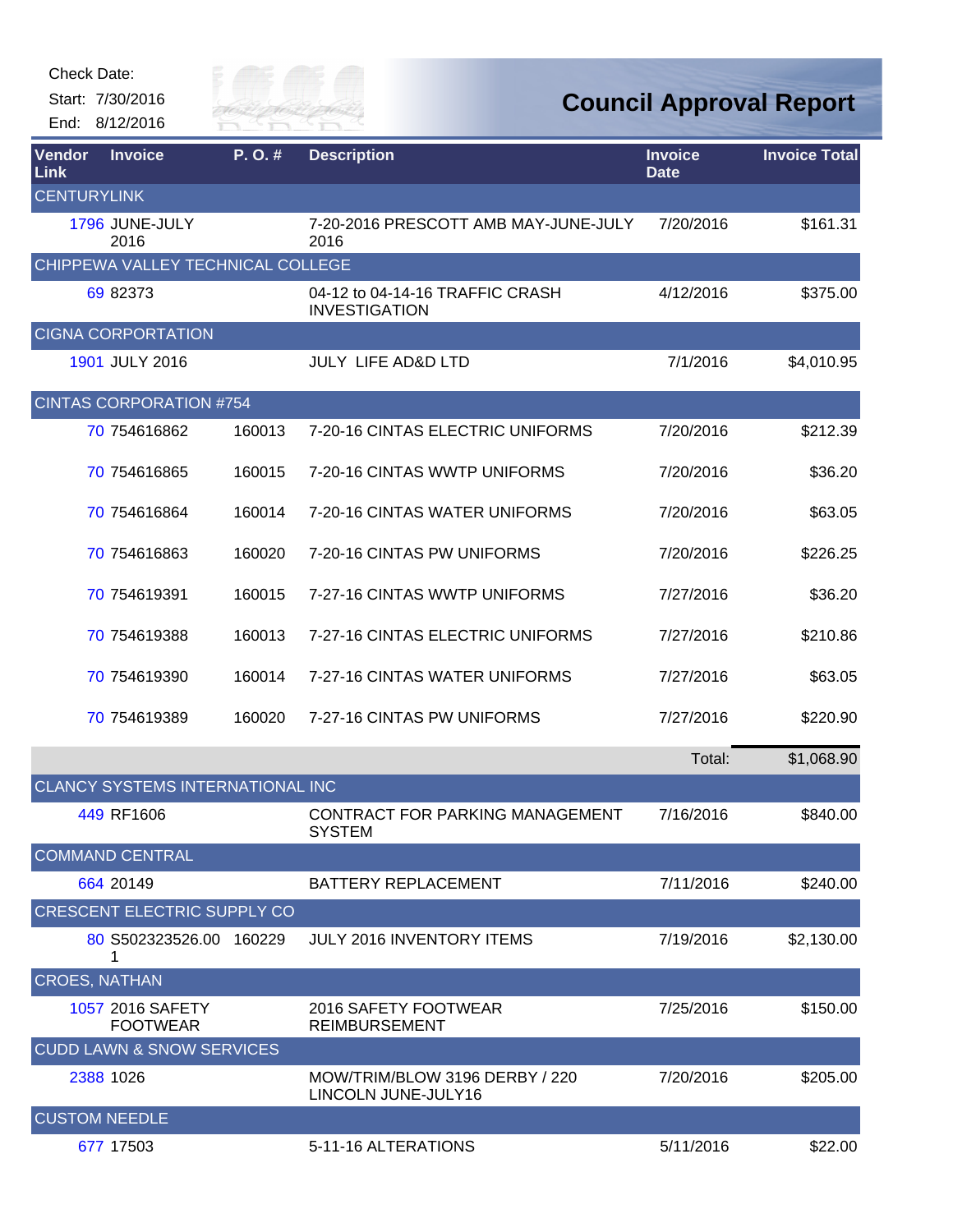| Check Date:      | Start: 7/30/2016<br>End: 8/12/2016 | River fai |                                                             | <b>Council Approval Report</b> |                      |
|------------------|------------------------------------|-----------|-------------------------------------------------------------|--------------------------------|----------------------|
| Vendor<br>Link   | <b>Invoice</b>                     | P.O.#     | <b>Description</b>                                          | <b>Invoice</b><br><b>Date</b>  | <b>Invoice Total</b> |
|                  | DARRELL'S SEPTIC SERVICE INC       |           |                                                             |                                |                      |
|                  | 85 23680                           | 160081    | JULY 2016 PORTA RENTALS PARK N REC                          | 7/31/2016                      | \$625.59             |
|                  | DELTA MANAGEMENT ASSOCIATES INC    |           |                                                             |                                |                      |
|                  | 1943 000000022673                  |           | PPE 7-31-16                                                 | 8/5/2016                       | \$194.13             |
| <b>DEMCO INC</b> |                                    |           |                                                             |                                |                      |
|                  | 577 5902018                        |           | JUNE 2016 SUPPLIES                                          | 6/23/2016                      | \$166.95             |
|                  | 577 5903353                        |           | JUNE 2016 SUPPLIES                                          | 6/27/2016                      | \$511.08             |
|                  | 577 5914477                        |           | JULY 2016 SUPPLIES                                          | 7/15/2016                      | \$160.96             |
|                  | 577 5921561                        |           | JULY 2016 SUPPLIES                                          | 7/26/2016                      | \$378.57             |
|                  |                                    |           |                                                             | Total:                         | \$1,217.56           |
| <b>EFTPS</b>     |                                    |           |                                                             |                                |                      |
|                  | 7 000000022671                     |           | PPE 7-31-16                                                 | 8/5/2016                       | \$67,702.26          |
|                  | <b>ENTERPRISE FM TRUST</b>         |           |                                                             |                                |                      |
|                  | 456 160629                         |           | CHIEF YOUNG 2ND QTR DUES                                    | 7/1/2016                       | \$115.00             |
|                  | EO JOHNSON CO INC                  |           |                                                             |                                |                      |
|                  | 98 CNIN857319                      |           | 7-17 to 10-16-16 LANIER LD425C BASE<br><b>MAINT CNTRCT</b>  | 6/30/2016                      | \$136.00             |
|                  | 98 100308939                       |           | 7-25-8--24-16 CANON                                         | 7/6/2016                       | \$105.00             |
|                  | 98 CNIN860748                      |           | 4-15 to 7-14-16 LIB SAMSUNG SLX7400LX<br><b>COPIES USED</b> | 7/15/2016                      | \$103.18             |
|                  | 98 19085384                        |           | AUG 2016 LIBRARY SAMSUNG X7400LX<br><b>COPIER BASE</b>      | 7/18/2016                      | \$109.52             |
|                  |                                    |           |                                                             | Total:                         | \$453.70             |
|                  | <b>EXPRESS PERSONNEL SERVICES</b>  |           |                                                             |                                |                      |
|                  | 109 17580918-5                     | 160137    | <b>JULY 2016 SEASONAL LABOR SUMMER</b>                      | 7/20/2016                      | \$2,560.84           |
|                  | 109 17580916-9                     | 160137    | JULY 2016 SEASONAL LABOR SUMMER                             | 7/20/2016                      | \$2,216.28           |
|                  | 109 17580921-9                     | 160137    | JULY 2016 SEASONAL LABOR SUMMER                             | 7/20/2016                      | \$642.40             |
|                  | 109 17580919-3                     | 160137    | JULY 2016 SEASONAL LABOR SUMMER                             | 7/20/2016                      | \$671.60             |
|                  | 109 17611170-6                     | 160137    | <b>JULY 2016 SEASONAL LABOR SUMMER</b>                      | 7/26/2016                      | \$2,312.64           |
|                  | 109 17611171-4                     | 160137    | JULY 2016 SEASONAL LABOR SUMMER                             | 7/26/2016                      | \$2,365.20           |
|                  | 109 17611172-2                     | 160137    | <b>JULY 2016 SEASONAL LABOR SUMMER</b>                      | 7/26/2016                      | \$671.60             |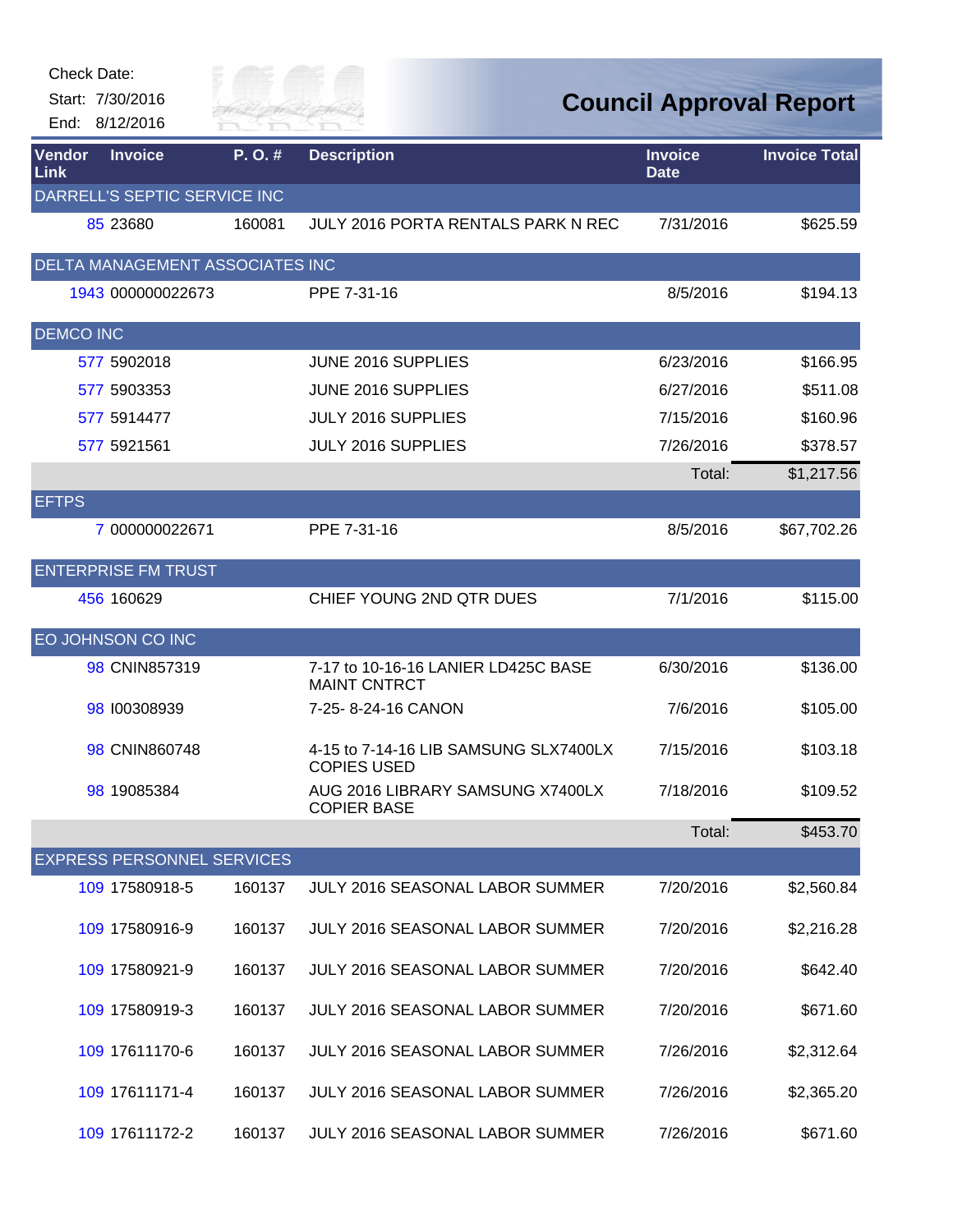| Check Date:<br>Start: 7/30/2016<br>End: 8/12/2016 |                                      | City of<br><b>TVER FA</b> |                                                | <b>Council Approval Report</b> |                      |
|---------------------------------------------------|--------------------------------------|---------------------------|------------------------------------------------|--------------------------------|----------------------|
| Vendor<br><b>Link</b>                             | <b>Invoice</b>                       | P.O.#                     | <b>Description</b>                             | <b>Invoice</b><br><b>Date</b>  | <b>Invoice Total</b> |
|                                                   | 109 17611173-0                       | 160137                    | JULY 2016 SEASONAL LABOR SUMMER                | 7/26/2016                      | \$642.40             |
|                                                   |                                      |                           |                                                | Total:                         | \$12,082.96          |
|                                                   | <b>FBG SERVICE CORPORATION</b>       |                           |                                                |                                |                      |
|                                                   | 364 776208                           | 160068                    | <b>JULY 2016 Cleaning Contract Allocations</b> | 7/31/2016                      | \$4,529.79           |
|                                                   | FIRST NATIONAL BANK - RF SECTION 125 |                           |                                                |                                |                      |
|                                                   | 6 000000022670                       |                           | PPE 07-31-16                                   | 8/5/2016                       | \$3,317.56           |
| <b>GALLS LLC</b>                                  |                                      |                           |                                                |                                |                      |
|                                                   | 864 005586283                        |                           | <b>UNIFORM ALLOWANCE</b>                       | 6/21/2016                      | \$116.10             |
|                                                   | 864 005586282                        |                           | UNIFORM ALLOWANCE                              | 6/21/2016                      | \$58.06              |
|                                                   | 864 005653686                        |                           | <b>UNIFORM ALLOWANCE</b>                       | 7/5/2016                       | \$44.95              |
|                                                   | 864 005671426                        |                           | <b>SUPPLIES</b>                                | 7/7/2016                       | \$197.95             |
|                                                   | 864 005690206                        |                           | BLESKY UNIFORM ALLOWANCE                       | 7/11/2016                      | \$38.73              |
|                                                   | 864 005694334                        |                           | UNIFORM ALLOWANCE                              | 7/12/2016                      | \$115.64             |
|                                                   |                                      |                           |                                                | Total:                         | \$571.43             |
|                                                   | <b>GREENER GRASS SYSTEMS INC</b>     |                           |                                                |                                |                      |
| 1759 573382                                       |                                      |                           | MAY 2016 LIQUID FERTILIZER TREATMENT           | 5/13/2016                      | \$200.00             |
| <b>HARRIS, LUKE</b>                               |                                      |                           |                                                |                                |                      |
|                                                   | 1900 2016 SAFETY<br><b>FOOTWEAR</b>  |                           | 2016 SAFETY FOOTWEAR<br><b>REIMBURSEMENT</b>   | 7/28/2016                      | \$150.00             |
| <b>HEALTH PARTNERS</b>                            |                                      |                           |                                                |                                |                      |
|                                                   | 356 AUG 2016<br>66858858             |                           | AUG 2016 HEALTH/DENTAL                         | 7/11/2016                      | \$145,800.45         |
|                                                   | HUB 70 DESIGN & PRINT                |                           |                                                |                                |                      |
| 2139 11843                                        |                                      |                           | <b>JULY 2016 PARADE HAND OUTS</b>              | 7/7/2016                       | \$250.00             |
|                                                   | HUEBSCH LAUNDRY COMPANY              |                           |                                                |                                |                      |
|                                                   | 146 3692262                          |                           | JUNE 2016 PW BRUSHMAT SERVICES                 | 7/6/2016                       | \$34.53              |
|                                                   | 146 3695951                          |                           | JUNE 2016 BRUSHMAT/LINEN SERVICES              | 7/13/2016                      | \$69.87              |
|                                                   |                                      |                           |                                                | Total:                         | \$104.40             |
| <b>INFOSEND INC</b>                               |                                      |                           |                                                |                                |                      |
|                                                   | 150 108167                           | 160050                    | JUNE 2016 Monthly Billing Inserts              | 7/12/2016                      | \$1,243.57           |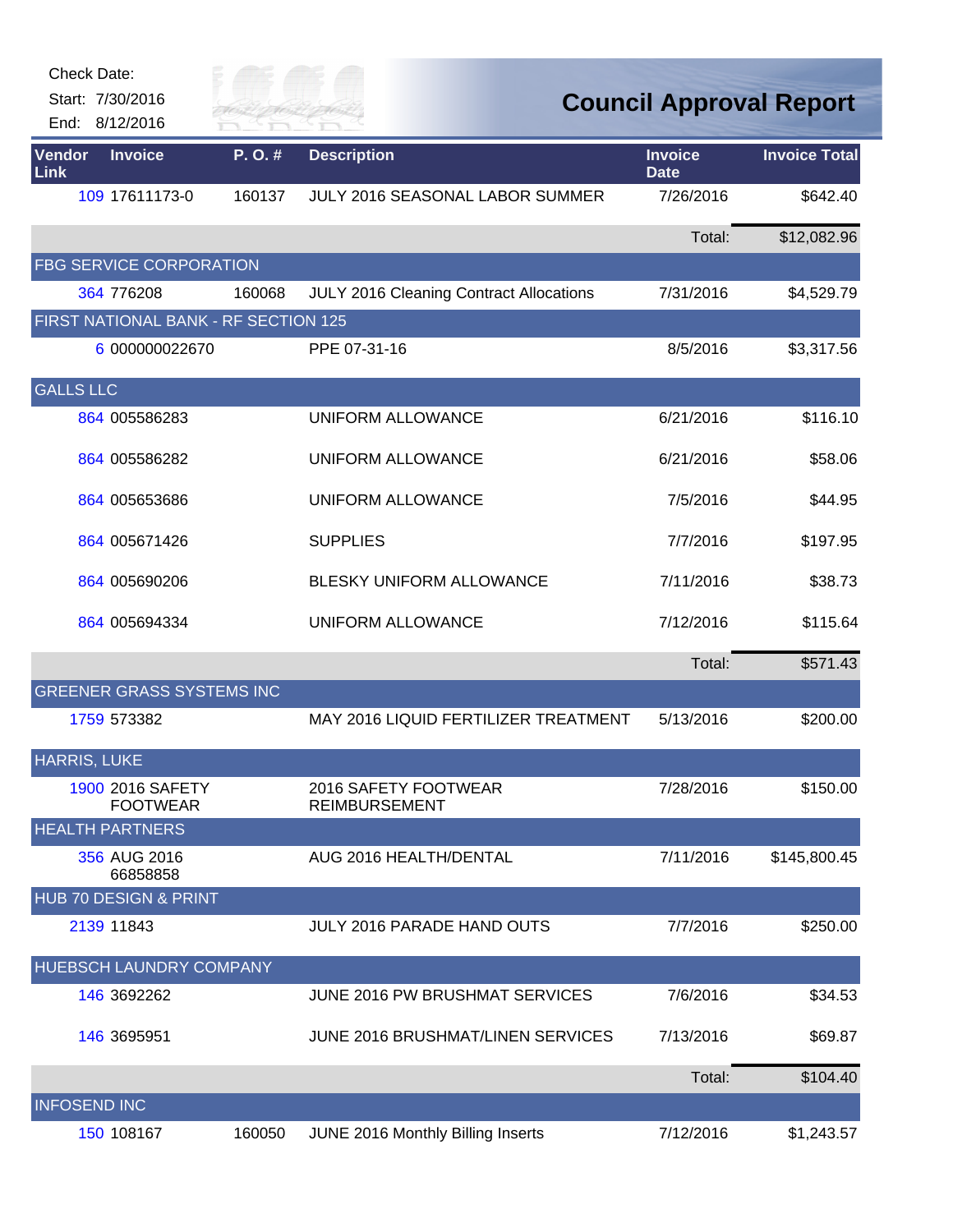|                        | Check Date:<br>Start: 7/30/2016                       | City of            |                                               |                               | <b>Council Approval Report</b> |
|------------------------|-------------------------------------------------------|--------------------|-----------------------------------------------|-------------------------------|--------------------------------|
| <b>Vendor</b><br>Link  | End: 8/12/2016<br><b>Invoice</b>                      | RIVER FAI<br>P.O.# | <b>Description</b>                            | <b>Invoice</b><br><b>Date</b> | <b>Invoice Total</b>           |
|                        |                                                       |                    | INTERNATIONAL CITY MGMT ASSOC RETIREMENT CORP |                               |                                |
|                        | 1 000000022665                                        |                    | PPE 7-31-16                                   | 8/5/2016                      | \$14,550.35                    |
|                        | 1 000000022666                                        |                    | PPE 7-31-16                                   | 8/5/2016                      | \$455.00                       |
|                        |                                                       |                    |                                               | Total:                        | \$15,005.35                    |
| <b>J&amp;J GIS LLC</b> |                                                       |                    |                                               |                               |                                |
|                        | 651 JUNE 2016                                         | 160021             | JUNE 2016 GIS SERVICES                        | 7/28/2016                     | \$1,395.00                     |
|                        | 651 JULY 2016 GIS                                     |                    | JULY 2016 GIS SERVICES                        | 8/1/2016                      | \$1,642.50                     |
|                        |                                                       |                    |                                               | Total:                        | \$3,037.50                     |
| <b>JOBSHQ</b>          |                                                       |                    |                                               |                               |                                |
|                        | 162 CL77211220                                        |                    | FINANCE DIRECTOR ADVERTISING                  | 7/24/2016                     | \$103.00                       |
|                        | <b>KINNICROIX &amp; RIVER FALLS VETERINERY CLINIC</b> |                    |                                               |                               |                                |
|                        | 437 10006                                             |                    | RF2016-1072 HC HEALTH CERTIFICATE             | 6/30/2016                     | \$76.00                        |
|                        | 437 10101                                             |                    | OFFICE VISIT EXAM RABIES / HEALTH CERT        | 7/5/2016                      | \$167.00                       |
|                        | 437 10254                                             |                    | OFFICE VIST/EXAM RABIES / HEALTH CERT         | 7/18/2016                     | \$258.00                       |
|                        |                                                       |                    |                                               | Total:                        | \$501.00                       |
|                        | KONRAD MATERIAL SALES LLC                             |                    |                                               |                               |                                |
|                        | 543 1252875                                           |                    | SPRING/FALL ASPHALT PATCH MIX                 | 7/20/2016                     | \$781.20                       |
| <b>KWIK TRIP</b>       |                                                       |                    |                                               |                               |                                |
|                        | 172 4N813P3B0K<br><b>HALL TY</b>                      |                    | RESTITUTION TY HALL CIT#4N813P3B0K            | 7/28/2016                     | \$1.89                         |
|                        | 172 JULY 2016<br><b>FUEL</b>                          |                    | JULY 2016 FUEL                                | 8/1/2016                      | \$8,624.90                     |
|                        |                                                       |                    |                                               | Total:                        | \$8,626.79                     |
| <b>LEBO SIGN</b>       |                                                       |                    |                                               |                               |                                |
|                        | 2422 7094                                             |                    | POLICE DEPT BANNER                            | 7/13/2016                     | \$198.00                       |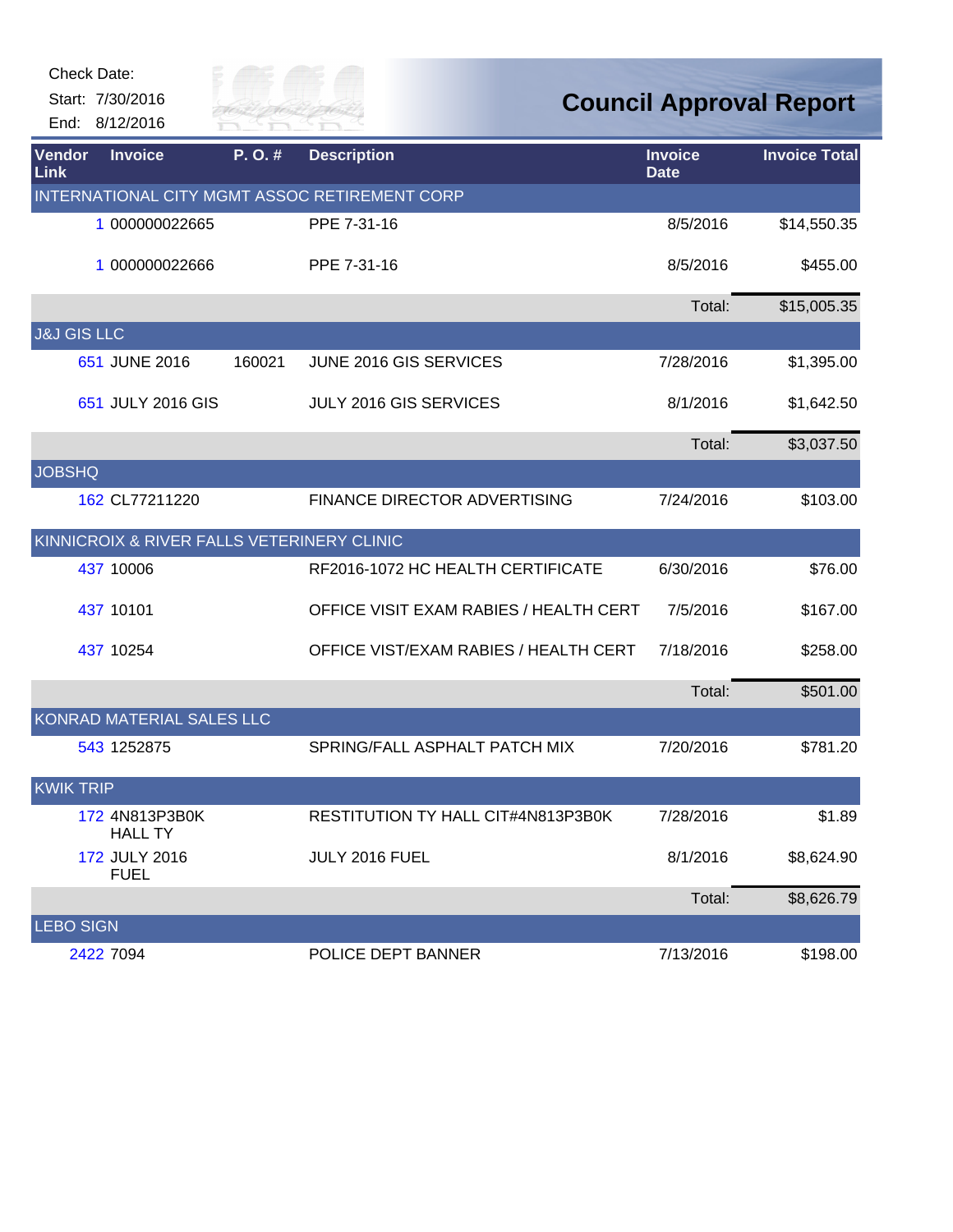Start: 7/30/2016 End: 8/12/2016



| Vendor<br>Link      | <b>Invoice</b>                      | P.O.#  | <b>Description</b>                                           | <b>Invoice</b><br><b>Date</b> | <b>Invoice Total</b> |
|---------------------|-------------------------------------|--------|--------------------------------------------------------------|-------------------------------|----------------------|
|                     | <b>LOFFLER COMPANIES INC</b>        |        |                                                              |                               |                      |
|                     | 182 19133408                        |        | JULY 2016 COPIER                                             | 7/27/2016                     | \$135.00             |
|                     | 182 19133407                        |        | FIRE MONTHLY LEASE KONICA BIZHUB<br>C224E                    | 7/27/2016                     | \$216.00             |
|                     | 182 19133409                        |        | 8-21 to 11-21 Cty Hall KONICA BIZHUB C654E<br><b>BaseCHG</b> | 7/27/2016                     | \$1,395.00           |
|                     | 182 309975928                       |        | 7-21 to 8-21-16 BASE / OVERAGE 6-21-7-21-<br>16              | 7/27/2016                     | \$233.67             |
|                     |                                     |        |                                                              | Total:                        | \$1,979.67           |
|                     | <b>MAILROOM FINANCE CO</b>          |        |                                                              |                               |                      |
|                     | 845 JULY 2016                       | 160091 | JULY 2016 POSTAGE FUNDS                                      | 7/18/2016                     | \$1,500.00           |
|                     | MAKOVSKY BRUSH SERVICE LLC          |        |                                                              |                               |                      |
|                     | 184 3079                            | 160039 | 2016 STUMP GRINDING TREE TRIMMING<br><b>DISTRIBUTION OVE</b> | 8/1/2016                      | \$854.50             |
| <b>MIDWEST TAPE</b> |                                     |        |                                                              |                               |                      |
|                     | 409 94128849                        |        | <b>JULY 2016 AUDIO MATERIALS</b>                             | 7/8/2016                      | \$129.97             |
|                     | 409 94154895                        |        | <b>JULY 2016 AUDIO MATERIALS</b>                             | 7/18/2016                     | \$404.88             |
|                     | 409 94174614                        |        | <b>JULY 2016 AUDIO MATERIALS</b>                             | 7/26/2016                     | \$403.90             |
|                     |                                     |        |                                                              | Total:                        | \$938.75             |
|                     | <b>MIKE MCPHILLIPS INC</b>          |        |                                                              |                               |                      |
|                     | 1719 46219                          | 160184 | JULY 2016 Chip Sealing Sweeping                              | 7/26/2016                     | \$12,015.75          |
| MILLER, RYAN        |                                     |        |                                                              |                               |                      |
|                     | 1537 PER DIEM 8-12-<br>16.          |        | WI NARCOTICS OFFICER ASSOC 2016<br><b>TRAINING</b>           | 7/20/2016                     | \$80.50              |
|                     | MY RECEPTIONIST INC                 |        |                                                              |                               |                      |
|                     | 192 S022030727                      | 160121 | JULY 2016 EST AFTER HOURS PHONE SER                          | 7/27/2016                     | \$931.20             |
|                     | NORTHERN STATES POWER COMPANY WI    |        |                                                              |                               |                      |
|                     | 344 509284369                       |        | PRESCOTT AMBULANCE 6-14 to 7-16-16                           | 7/18/2016                     | \$287.54             |
|                     | <b>NORTHTOWN CLEANER</b>            |        |                                                              |                               |                      |
|                     | 816 9788                            |        | UNIFORM ALLOWANCE                                            | 5/16/2016                     | \$7.11               |
|                     | ONE TIME PAY VENDOR                 |        |                                                              |                               |                      |
|                     | 9999 7-21-16 DEME<br><b>DEBORAH</b> |        | REFUND SWIM GUARD DUE TO BROKEN<br>ARM                       | 7/21/2016                     | \$60.00              |
|                     | 9999 JULY 2016<br><b>GIEDD TEAL</b> |        | JULY 2016 RFND CXL SWIM LESSONS                              | 7/28/2016                     | \$25.00              |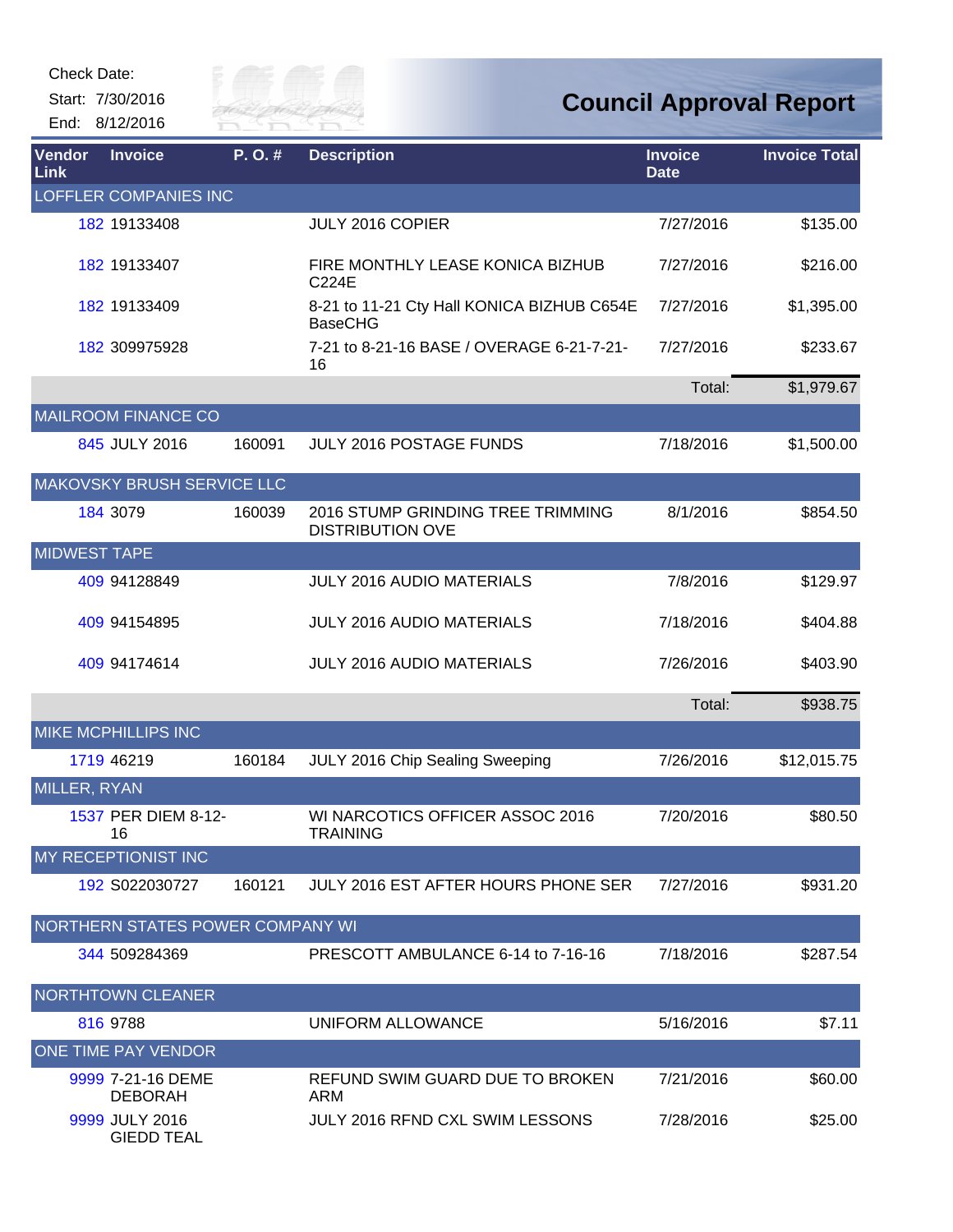Start: 7/30/2016 End: 8/12/2016



| <b>Vendor</b><br><b>Link</b> | <b>Invoice</b>                                | P.O.# | <b>Description</b>                                          | <b>Invoice</b><br><b>Date</b> | <b>Invoice Total</b> |
|------------------------------|-----------------------------------------------|-------|-------------------------------------------------------------|-------------------------------|----------------------|
|                              | 9999 7-28-16<br><b>GREENWOOD</b><br>CR        |       | <b>REFUND LSOT LIBRARY MATERIALS</b>                        | 7/28/2016                     | \$44.99              |
|                              | 9999 7-28-16<br><b>SPRING VALLE</b>           |       | <b>REFUND LOST LIBRARY MATERIALS</b>                        | 7/28/2016                     | \$5.99               |
|                              | 9999 7-29-16<br><b>LINDSAY KATE</b>           |       | <b>CXL PINOCCHIO</b>                                        | 7/29/2016                     | \$35.00              |
|                              | 9999 7-29-16<br><b>CARLETON LIB</b>           |       | REFUND FOR LOST LIBRARY MATERIALS                           | 7/29/2016                     | \$31.00              |
|                              | 9999 8-1-16<br><b>EILERTSON</b>               |       | REFUND 3 PINOCCHIO COMM THEATER                             | 8/1/2016                      | \$95.00              |
|                              | 9999 8-1-16 MYHRE<br><b>PAULA</b>             |       | REFUND 1 PINOCCHIO COMM THEATER                             | 8/1/2016                      | \$35.00              |
|                              | 9999 8-1-16<br><b>CARLETON</b><br><b>FRID</b> |       | REFUND LIBRARY MATERIALS LOST                               | 8/1/2016                      | \$13.00              |
|                              | 9999 8-1-16<br><b>LEONARD</b><br><b>WARRE</b> |       | MULTIFAMILY LIGHTING INCENTIVE                              | 8/1/2016                      | \$40.00              |
|                              | 9999 8-5-16<br><b>SYMICEK</b><br><b>EMILY</b> |       | YOUTH POLLINATORS FIRST PLACE<br><b>WINNER</b>              | 8/5/2016                      | \$10.00              |
|                              | 9999 8-5-16<br><b>BALLARGEON</b><br>EL        |       | YOUTH-MINIATURE FIRST PLACE WINNER                          | 8/5/2016                      | \$10.00              |
|                              | 9999 8-5-16 FRANTA<br><b>TANYA</b>            |       | ADULT-TRADITION AND MINIATURE 1ST<br><b>PLACE WINNER</b>    | 8/5/2016                      | \$50.00              |
|                              | 9999 8-5-16 ADAMEK<br><b>TINA</b>             |       | ADULT POLLINATORS FIRST PLACE<br><b>WINNER</b>              | 8/5/2016                      | \$25.00              |
|                              | 9999 8-5-16<br><b>MATUSZAK</b><br>JULI        |       | 2016 FLOWERS JUDGING                                        | 8/5/2016                      | \$100.00             |
|                              | 9999 8-5-16 SAMUEL<br><b>KARI</b>             |       | 2016 FLOWER JUDGING                                         | 8/5/2016                      | \$50.00              |
|                              |                                               |       |                                                             | Total:                        | \$629.98             |
| <b>PELION BENEFITS</b>       |                                               |       |                                                             |                               |                      |
|                              | <b>5 K CHAFFEE</b><br><b>RETIRE</b>           |       | RETIREMENT VAC 80 HRS FH 4 HRS                              | 8/1/2016                      | \$1,927.80           |
|                              | 5 000000022669                                |       | PPE 07-31-16                                                | 8/5/2016                      | \$1,616.63           |
|                              |                                               |       |                                                             | Total:                        | \$3,544.43           |
|                              | PIERCE COUNTY TREASURER                       |       |                                                             |                               |                      |
|                              | 210 2ND QTR 2016-<br>2                        |       | 2ND QTR 2016 JAIL, DWI & INTERLOCK<br><b>SHORTED AMOUNT</b> | 7/20/2016                     | \$50.00              |
|                              | RIVER FALLS CHAMBER OF COMMERCE INC           |       |                                                             |                               |                      |
|                              | 225 14141                                     |       | POWERFUL CHOICES LEADERSHIP RF<br>YOUTH SPONSORSHIP         | 6/7/2016                      | \$300.00             |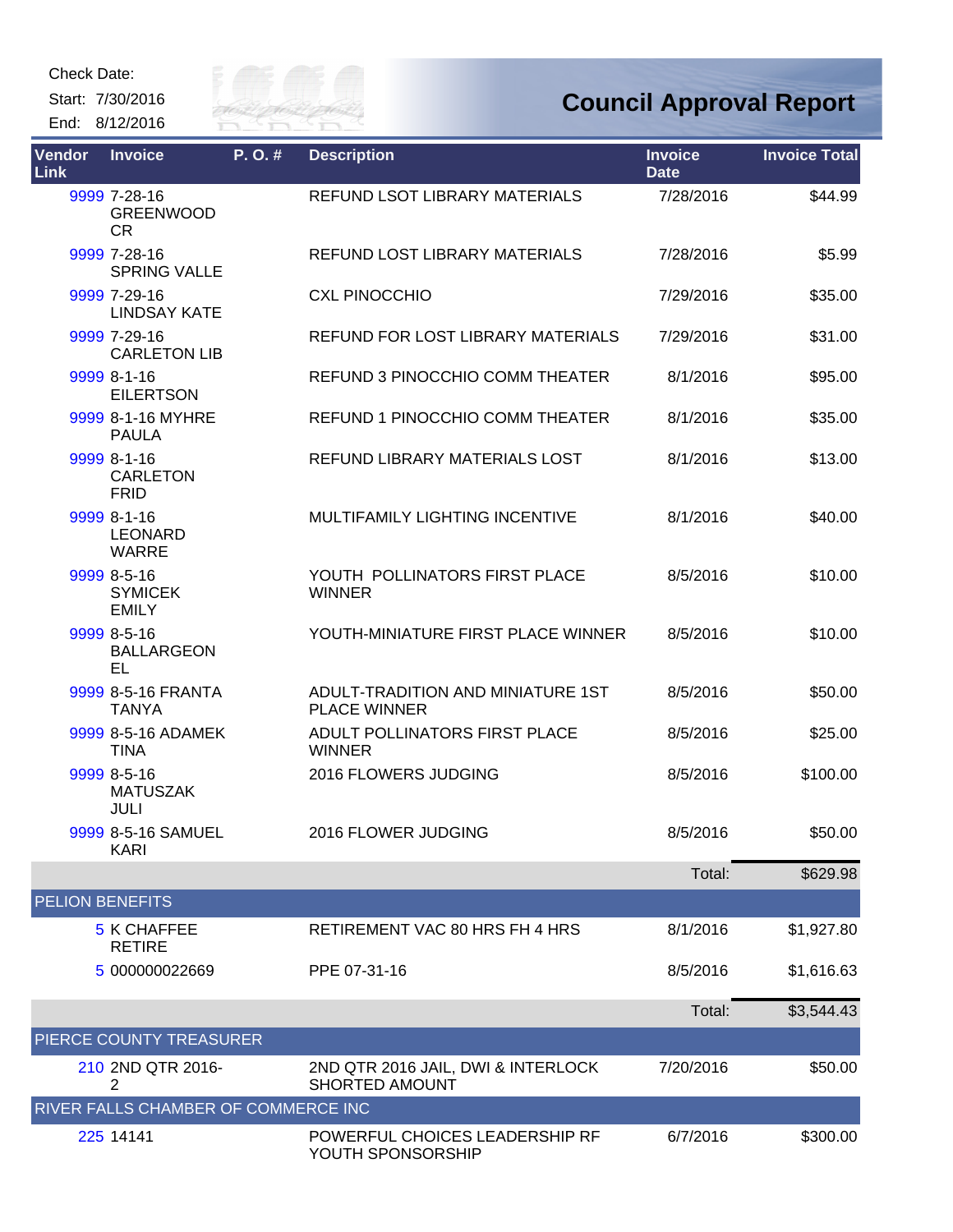|                | <b>Check Date:</b><br>Start: 7/30/2016<br>End: 8/12/2016 | City of<br>RIVER FAI |                                                        |                               | <b>Council Approval Report</b> |
|----------------|----------------------------------------------------------|----------------------|--------------------------------------------------------|-------------------------------|--------------------------------|
| Vendor<br>Link | <b>Invoice</b>                                           | P.O.#                | <b>Description</b>                                     | <b>Invoice</b><br><b>Date</b> | <b>Invoice Total</b>           |
|                | 225 14204                                                |                      | 1 CHAMBER CHECK FOR ENGINEERING                        | 7/27/2016                     | \$50.00                        |
|                |                                                          |                      |                                                        | Total:                        | \$350.00                       |
|                | RURAL ELECTRIC SUPPLY COOPERATIVE                        |                      |                                                        |                               |                                |
|                | 221 646705-00                                            | 160202               | <b>JULY 2016 INVENTORY ITEMS</b>                       | 7/21/2016                     | \$5,412.45                     |
|                | 221 650807-00                                            | 160231               | <b>JULY 2016 INVENTORY ITEMS</b>                       | 7/25/2016                     | \$1,308.60                     |
|                |                                                          |                      |                                                        | Total:                        | \$6,721.05                     |
|                | SCHNEIDER LAWN CARE SERVICES LLC                         |                      |                                                        |                               |                                |
|                | 1144 1643                                                |                      | JUNE 2016 LAWN MOWING                                  | 7/15/2016                     | \$170.00                       |
|                | 1144 1661                                                |                      | 1557 W MAPLE / 112 N FALLS ST WEED<br><b>ORDINANCE</b> | 7/31/2016                     | \$120.00                       |
|                |                                                          |                      |                                                        | Total:                        | \$290.00                       |
|                | SOUTH FORK CAFE INC                                      |                      |                                                        |                               |                                |
|                | 250 2356                                                 |                      | 7-28-16 NEW EMPLOYEE LUNCH WITH<br><b>SCOT</b>         | 7/28/2016                     | \$188.80                       |
|                | ST CROIX COUNTY HIGHWAY DEPARTMENT                       |                      |                                                        |                               |                                |
|                | 956 620                                                  | 160186               | 7-3 to 7-16-16 2016 Chip Seal Program                  | 7/28/2016                     | \$285,230.57                   |
|                | <b>ST CROIX VALLEY SART INC</b>                          |                      |                                                        |                               |                                |
|                | 256 746                                                  |                      | <b>MEDICAL FORENSIC SERVICES</b>                       | 7/1/2016                      | \$200.00                       |
|                | 256 750                                                  |                      | <b>FORENSIC SERVICES</b>                               | 7/5/2016                      | \$200.00                       |
|                |                                                          |                      |                                                        | Total:                        | \$400.00                       |
|                | <b>STATE SUPPLY</b>                                      |                      |                                                        |                               |                                |
|                | 1606 498703                                              |                      | LIBRARY PLUMBING REPAIR UPSTAIRS<br><b>RESTROOM</b>    | 7/19/2016                     | \$193.55                       |
|                | <b>STEVENS ENGINEERS</b>                                 |                      |                                                        |                               |                                |
|                | 791 10597                                                | 150002               | 6-18 to 7-23-16 PAULSON ROAD UPGRADES-<br>2015 ENG     | 7/28/2016                     | \$140.00                       |
|                | 791 10598                                                | 160141               | 6-18 to 7-23-16 University Falls-Family Fresh<br>Trl   | 7/28/2016                     | \$560.00                       |
|                |                                                          |                      |                                                        | Total:                        | \$700.00                       |
|                | <b>STREICHER'S</b>                                       |                      |                                                        |                               |                                |
|                | 736 11213280                                             |                      | 2016 RANGE SUPPLIES                                    | 6/10/2016                     | \$350.01                       |
|                | STUART C IRBY TOOL AND SAFETY                            |                      |                                                        |                               |                                |
|                | 156 S009675194.00 160222<br>1                            |                      | JULY 2016 ELECTRIC INVENTORY<br><b>WESTSIDE SC</b>     | 7/14/2016                     | \$2,898.00                     |
|                | 156 S009654112.00 160211                                 |                      | JULY 2016 ELECTRIC INVENTORY                           | 7/14/2016                     | \$2,980.00                     |
|                |                                                          |                      |                                                        | Total:                        | \$5,878.00                     |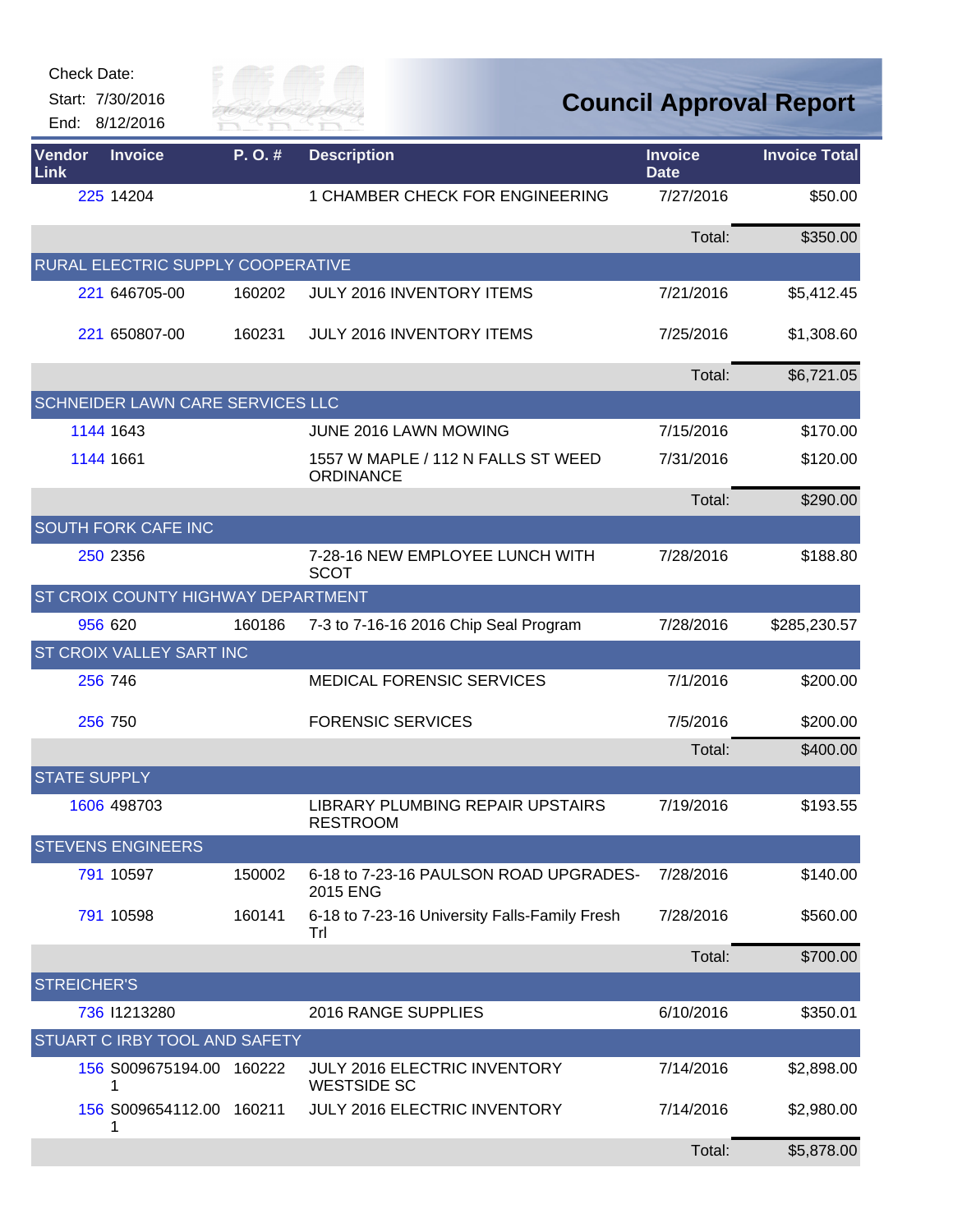| Check Date: |  |
|-------------|--|
|-------------|--|

Start: 7/30/2016 End: 8/12/2016



| Vendor<br><b>Link</b> | <b>Invoice</b>                     | P.O.#  | <b>Description</b>                                          | <b>Invoice</b><br><b>Date</b> | <b>Invoice Total</b> |
|-----------------------|------------------------------------|--------|-------------------------------------------------------------|-------------------------------|----------------------|
|                       | <b>SUSTAIN HUDSON</b>              |        |                                                             |                               |                      |
|                       | 868 8-3-16 RAIN<br><b>BARRELS</b>  |        | JUNE 7 to AUGUST 1 2016 RAIN BARREL<br><b>PROGRAM</b>       | 8/1/2016                      | \$102.50             |
|                       | <b>SWEDE'S SERVICE</b>             |        |                                                             |                               |                      |
|                       | 1113 3919 OR 5276                  |        | <b>MAY TOWING</b>                                           | 5/31/2016                     | \$75.00              |
|                       | TOTAL EXCAVATING LLC               |        |                                                             |                               |                      |
|                       | 270 1848                           |        | 7-1-16 STERLING PONDS MOW FOR GRND<br><b>BRKNG</b>          | 7/21/2016                     | \$875.00             |
|                       | <b>TREADMILL EMBROIDERY</b>        |        |                                                             |                               |                      |
|                       | 271 7-19-16                        |        | UNIFORM ALLOWANCE                                           | 7/19/2016                     | \$136.50             |
|                       | ULINE SHIP SUPPLIES                |        |                                                             |                               |                      |
|                       | 1097 78905472                      | 160235 | JULY 2016 25 Folding Picnic Tables                          | 7/28/2016                     | \$3,096.00           |
|                       | UNIVERSITY OF WISCONSIN LAW SCHOOL |        |                                                             |                               |                      |
|                       | 2423 54f11391                      |        | WIS JI-CRIMINAL, REALEASE NO 54                             | 7/7/2016                      | \$96.00              |
|                       | USIC LOCATING SERVICES LLC         |        |                                                             |                               |                      |
|                       | 286 191434                         | 150126 | JULY 2016 LOCATE STORM/SANITARY<br><b>LINES</b>             | 8/3/2016                      | \$2,420.50           |
|                       | <b>VERSA VEND VENDING</b>          |        |                                                             |                               |                      |
|                       | 1205 2114:011858                   |        | <b>EBR 1.75 FP</b>                                          | 7/8/2016                      | \$216.00             |
|                       | <b>WELLS FARGO BANK NA</b>         |        |                                                             |                               |                      |
|                       | 439 JULY 2016 P<br><b>CARD</b>     |        | <b>JULY 2016 P CARD TRANSACTIONS</b>                        | 8/1/2016                      | \$95,129.87          |
|                       | <b>WESCO DISTRIBUTION INC</b>      |        |                                                             |                               |                      |
|                       | 303 853318                         | 160223 | ELECTRIC TOOLS FOR UNDERGOUND                               | 7/15/2016                     | \$2,770.00           |
|                       | 303 857121                         | 160232 | JULY 2016 INVENTORY ITEMS                                   | 7/22/2016                     | \$139.58             |
|                       |                                    |        |                                                             | Total:                        | \$2,909.58           |
|                       | <b>WI CHILD SUPPORT</b>            |        |                                                             |                               |                      |
|                       | 4 000000022668                     |        | PPE 07-31-16                                                | 8/5/2016                      | \$323.07             |
|                       | WI DEPARTMENT OF REVENUE           |        |                                                             |                               |                      |
|                       | 3 000000022667                     |        | PPE 07-31-16                                                | 8/5/2016                      | \$12,973.91          |
|                       | <b>WI DEPT OF JUSTICE</b>          |        |                                                             |                               |                      |
|                       | 312 T21540                         |        | <b>QTRLY SYSTEM ACCESS FEE/OFFICE</b><br>SUPPORT BKRND CHKS | 7/12/2016                     | \$391.50             |